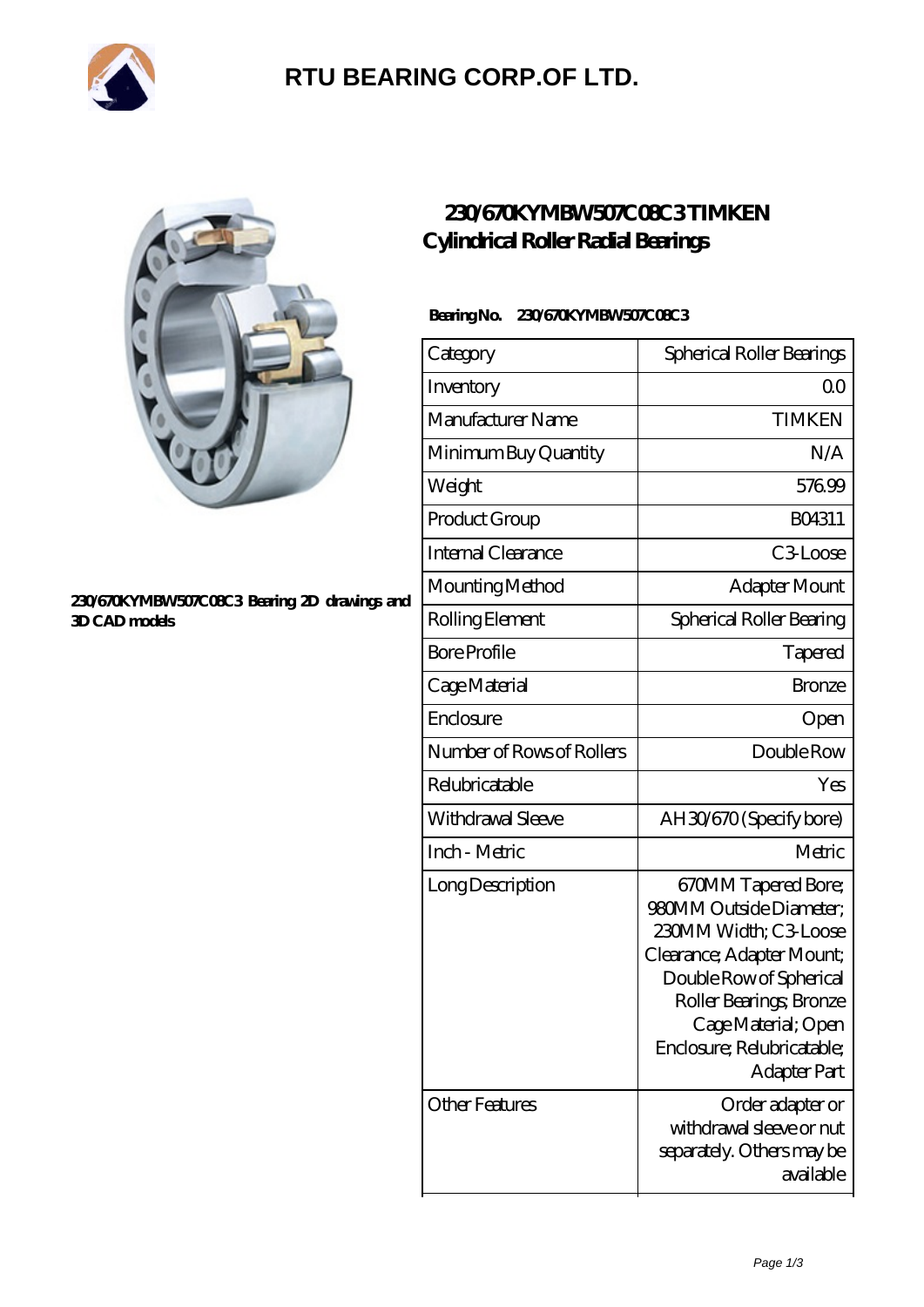

## **[RTU BEARING CORP.OF LTD.](https://arkcalledearth.org)**

| Category                                       | Spherical Roller Bearing                                                 |
|------------------------------------------------|--------------------------------------------------------------------------|
| <b>UNSPSC</b>                                  | 31171510                                                                 |
| Harmonized Tariff Code                         | 8482.30.80.00                                                            |
| Noun                                           | Bearing                                                                  |
| Keyword String                                 | Spherical                                                                |
| Manufacturer URL                               | http://www.timken.com                                                    |
| Manufacturer Item Number                       | 230/670KYMBW906AC3                                                       |
| Weight/LBS                                     | 1,2709                                                                   |
| Adapter Part Number                            | SNW30670 (Specify bore)<br>Inch   H30/670HG (Specify<br>bore) Millimeter |
| d                                              | 26.378Inch   670 Millimeter                                              |
| D                                              | 38.583 Inch   980 Millimeter                                             |
| B                                              | 9.055 Inch   230 Millimeter                                              |
| Design Unit                                    | <b>METRIC</b>                                                            |
| <b>Bore Taper</b>                              | 1/12                                                                     |
| Bearing Weight                                 | 596000Kg                                                                 |
| CageType                                       | <b>YMB</b>                                                               |
| <b>UPC Code</b>                                | 087796141247                                                             |
| d - Bore                                       | 670000mm                                                                 |
| D - Outer Diameter                             | 980.000mm                                                                |
| B - Inner Ring Width                           | 230mm                                                                    |
| <b>B</b> - Outer Ring Width                    | 230.000mm                                                                |
| R - Inner Ring To Clear<br>Radius <sup>1</sup> | 6000mm                                                                   |
| r - Outer Ring To Clear<br>Radius <sup>2</sup> | 6000mm                                                                   |
| da - Inner Ring Backing<br>Diameter            | 744000mm                                                                 |
| Da - Outer Ring Backing<br>Diameter            | $911.000$ mm                                                             |
| CO- Static Radial Rating                       | 1580000N                                                                 |
| C 1(2) - Dynamic Radial<br>Rating (Two-Rows)   | 789000N                                                                  |
|                                                |                                                                          |